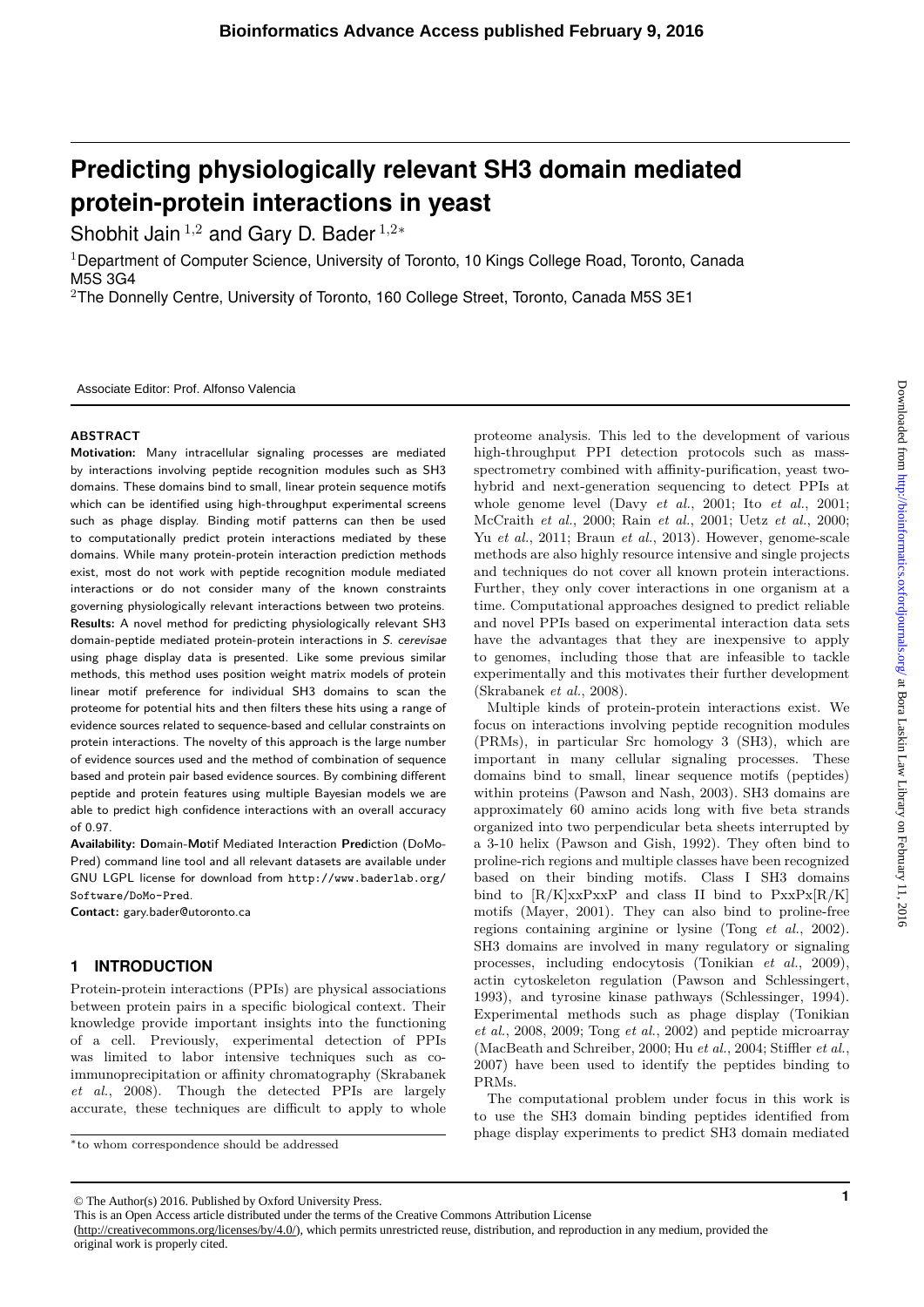PPIs in *S. cerevisiae*. A straightforward approach is to construct position weight matrices (PWMs) from phage peptides and scan the whole proteome for potential binding sites in target proteins using some threshold score (Obenauer *et al.*, 2003). The problem with this simple approach is the lack of contextual information, for example, the predicted binding site might not be accessible or it might lie within a structured part of protein (e.g. domain). Tonikian *et al.* (2009) addressed this problem by combining in vitro (phage display, peptide array screening) and in vivo (yeast twohybrid) data to predict SH3 domain mediated PPIs in yeast. Verifying interactions using multiple experimental techniques improves the PPI confidence but it is both time and resource consuming. Lam *et al*. (Lam *et al.*, 2010) combined comparative and structural genomic features with PWMs to reduce the number of false binding sites. But they did not consider that PPIs are influenced by many cellular constraints including that interacting proteins must be in close proximity and should be part of same process. Peptideonly features are not sufficient for predicting high confidence physiologically relevant PRM mediated PPIs with binding site resolution. Jansen *et al.* (2003), Rhodes *et al.* (2005), Li *et al.* (2008), Zhang *et al.* (2012), and others considered multiple types of cellular constraints and combined different evidence sources for PPI prediction, but their approaches are designed for full length proteins and cannot be used to predict PRM mediated PPIs, including identification of binding sites. More recently, Chen *et al.* (2015) combined limited number of peptide and protein features for predicting PRM mediated PPIs in humans. Their protein features are based on one of the earlier the works in the field ensemble PPI prediction (Jansen *et al.*, 2003). Since then many advances have been made in improving the performance of individual features in PPI prediction (Reimand *et al.*, 2012). Also, their method is not compatible with high-throughput binding peptide data, such as from phage display. Here, we make use of a larger set of evidence sources to predict SH3-mediated PPIs and their binding sites than has been collected previously and combine peptide level and protein level features in a single predictor.

# **2 APPROACH**

PRM mediated PPIs do not occur in isolation in the cell. They are influenced by different sequence-based and cellular constraints. For example, SH3 domains can only bind surface accessible regions, interacting proteins must be present in same cellular compartment, and proteins in the same biological process with correlated gene expression profiles are more likely to interact compared to randomly selected protein pairs. Thus, diverse types of information can be used to help predict physiologically relevant protein interactions. In our method, PWMs constructed using peptides from phage display experiments are used to scan the yeast proteome for potential targets. Peptide features: disorder, surface accessibility, peptide conservation, and structural contact are combined using na¨ıve Bayesian integration to score the PWM targets. Another naïve Bayesian model is used to combine protein features: cellular location, biological process, molecular function, gene expression, and sequence signature to score the same targets. Scores from both peptide and protein classifiers are then combined using Bayes theorem to predict physiologically relevant SH3 domain mediated PPIs in yeast. Figure 1 shows the work flow of our PRM mediated PPI prediction pipeline.

# **3 METHODS**

#### 3.1 Position weight matrix and proteome scanning

Position weight matrices (PWMs) are statistical models for representing sequence motifs. They are real valued  $m \times n$  matrices, where *m* are the amino acids and *n* is the motif length. They are constructed using peptides from phage display experiments and then used to scan a protein sequences to find motif matches above a certain p-value threshold (Pizzi *et al.*, 2011; Wu *et al.*, 2000). Also, significant positions within the PWMs are identified and used in scoring peptide features: disordered region, surface accessibility, and peptide conservation (see supplementary material for details).

#### 3.2 Peptide features

*3.2.1 Disordered region* PRMs bind to small peptide stretches containing a specific motif. Specifically interactions between proteins having SH3 domains and their targets are often mediated by proline rich peptide sequences containing PXXP,  $[R/K]$ xxPxxP, PxxPx $[R/K]$  motifs. Proline disrupts the secondary structure of a protein by inhibiting the formation of helices and sheets (Morgan and Rubenstein, 2013). Also, small linear motifs tend to accumulate in disordered regions of protein (Linding *et al.*, 2003; Beltrao and Serrano, 2005; Davey *et al.*, 2010). Beltrao and Serrano showed that the binding sites of SH3 domains in *S. cerevisiae* often lie within the disordered regions of a protein (Beltrao and Serrano, 2005). DISOPRED, a neural network based tool, is used to estimate the probability of the protein region being disordered.

$$
DR = \frac{\sum_{i} p_i = \begin{cases} 1 & \text{if amino acid } i \text{ is disordered} \\ 0 & \text{otherwise} \end{cases}}{N} \tag{1}
$$

where  $p_i$  is the disorder score of the  $i^{th}$  significant amino acid (either 1 for disordered or 0 for ordered) and *N* is the number of significant amino acids in the binding site.

*3.2.2 Surface accessibility* Sequences present on a protein's surface are more accessible to binding by SH3 domains than those that are buried inside a protein structure. The degree of solvent-accessible surface area of amino acid residues in a sequence indicates its level of exposure and is measured in terms of relative solvent accessibility (RSA) (Lam *et al.*, 2010; Adamczak *et al.*, 2004). We use SABLE (Adamczak *et al.*, 2004) to predict RSA values for target sequences. It uses a neural network based nonlinear regression model for continuous approximation of RSA values. Amino acid residues with RSA value  $\geq 25\%$  are considered to be exposed and available for binding (Adamczak *et al.*, 2004).

$$
SA = \frac{\sum_{i} p_i = \begin{cases} 1 & \text{if } RSA >= 25\% \\ 0 & \text{otherwise} \end{cases}}{N}
$$
 (2)

where  $p_i$  is the surface accessibility score of  $i^{th}$  significant amino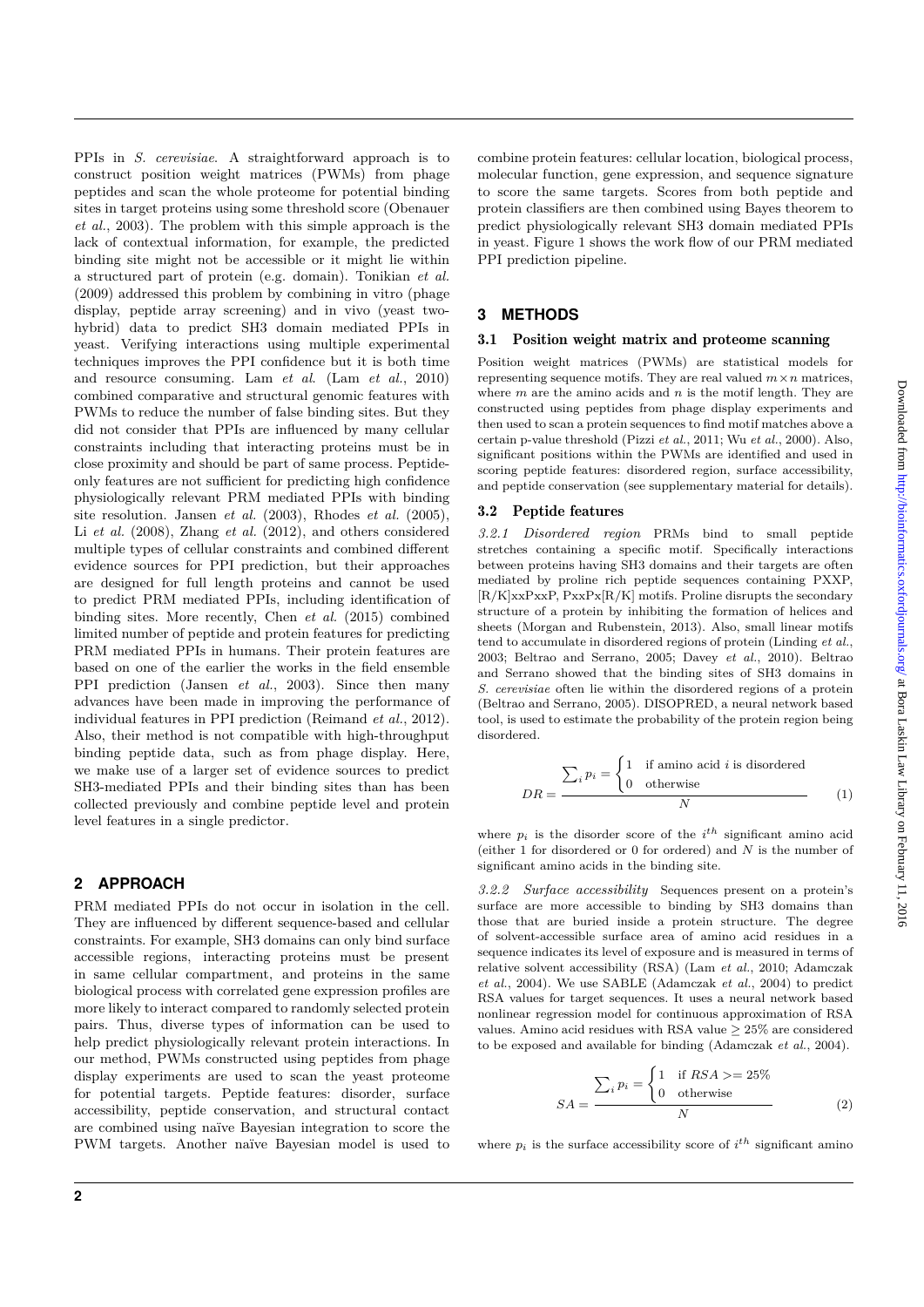

Fig. 1: Work flow of PRM mediated PPI prediction pipeline. (A) Proteome is scanned using a PWM built using experimentally derived binding peptides (e.g. from phage display) of a given SH3 domain for potential interactors. (B) Separate Bayesian classifiers for peptide and protein features. (C) Integration of classifiers for predicting interacting and non-interacting protein pairs.

acid and *N* is the number of significant amino acids in the binding site.

*3.2.3 Peptide conservation* Biologically relevant peptides binding to yeast SH3 domains are more likely to be conserved in other yeast species (Beltrao and Serrano, 2005; Davey *et al.*, 2010). For measuring the conservation, orthologs of *S. cerevisiae* protein sequences in *C. glabrata, D. hansenii, K. lactis, Y. lipolytica, C. albicans, N. crassa*, and *S. pombe* (an optimal set as selected by (Beltrao and Serrano, 2005)) are identified using INPARANOID (Remm *et al.*, 2001). The orthologous sequences are then aligned with MAFFT (Katoh *et al.*, 2002) and the unweighted sum-ofpairs method from AL2CO (Pei and Grishin, 2001) is used to estimate the conservation score of each position in the multiple sequence alignment (Lam *et al.*, 2010).

$$
PC = \frac{\sum_{i} p_i}{N} \tag{3}
$$

where  $p_i$  is the conservation score of the  $i^{th}$  significant amino acid and *N* is the number of significant amino acids in the binding site.

*3.2.4 Structural contact* Known 3-D structures of SH3 domains complexed with peptides can be used to assess the binding potential of a query SH3 domain and peptide by reducing residueresidue contacts in 3-D structures to a binary 2-D contact matrix (Chen *et al.*, 2008; Hui and Bader, 2010). Six yeast SH3-peptide co-complex PDB structures (1N5Z, 1SSH, 1ZUK, 2KYM, 2RQW, 2VKN) are used as base models. The Contact Map Analysis (CMA) tool from the SPACE software suite (Sobolev *et al.*, 2005) is used to reduce the 3-D structures to 2-D contact maps with residue level contact area for all base models. Query domain and peptide sequences are aligned with all base models using the Needleman-Wunsch algorithm and BLOSUM 62 substitution matrix to calculate the contact distance between aligned residues.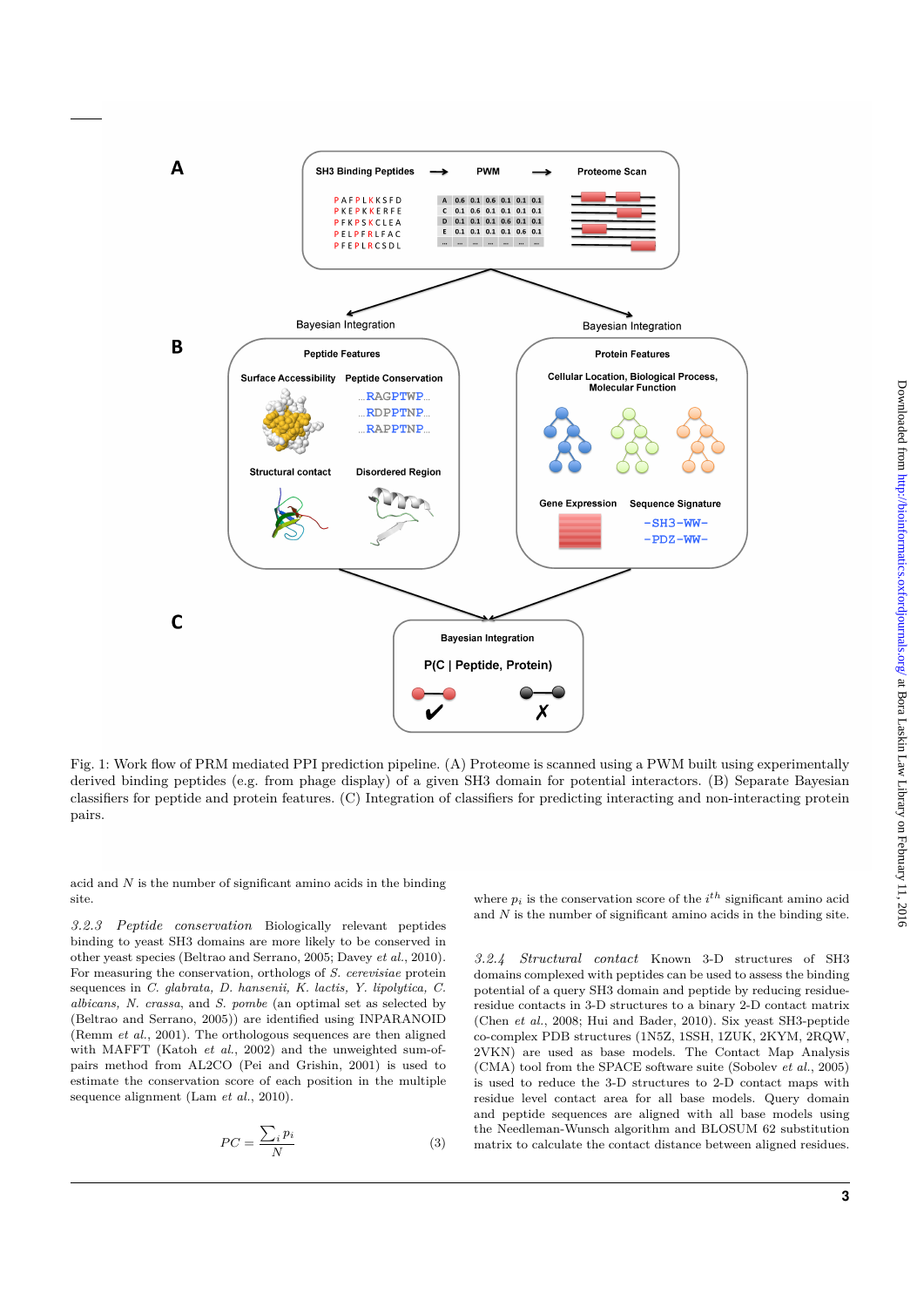where  $c_{ij}$  is the normalized contact area of the  $i^{th}$  aligned domain and peptide residues of the *j th* base model. Alignment gaps in contact residues will negatively impact the average contact area as only the aligned residues are used for scoring (a gap at a position associated with a large residue contact area will reduce the SC score more than a gap associated with a smaller residue contact area). *N* is the number of aligned contact residues.

#### 3.3 Protein features

*3.3.1 Cellular location, biological process, molecular function* Physical PPIs require proteins to be in close proximity to each other i.e. they should co-localize in the same cellular compartment. Also, interacting proteins are more likely to be part of same biological process or have the same function. The Gene Ontology (GO) contains a hierarchy of controlled terms describing cellular location, biological process, and molecular function of proteins (The Gene Ontology Consortium, 2000). The functional relationship between two proteins can be quantified using GO. Semantic similarity can be used to quantify relationships between different GO terms in an ontology. The higher the semantic similarity score between GO terms annotated to two proteins, more likely that they will interact with each other (Jain and Bader, 2010). Topological Clustering Semantic Similarity (TCSS) (Jain and Bader, 2010) is an accurate semantic similarity measure for PPI prediction. It normalizes the GO hierarchy before computing semantic similarity, according to cutoffs defined in the original TCSS paper.

$$
CC = TCSS(a, b, ontology = C, cutoff = 2.4)
$$
 (5)

$$
BP = TCSS(a, b, ontology = P, cutoff = 3.5)
$$
 (6)

$$
MF = TCSS(a, b, ontology = F, cutoff = 3.3)
$$
\n(7)

where *a* and *b* are the query proteins and *C, P, F* are the cellular component, biological process, and molecular function ontologies.

*3.3.2 Gene expression* Gene expression as a measure for assessing the confidence and biological relevance of highthroughput PPIs is based on the notion that the cell is optimized to co-express genes if they function together and if they function together, they are more likely to physically interact than by chance (Bhardwaj and Lu, 2005; Grigoriev, 2001; Ge *et al.*, 2001; Jansen *et al.*, 2002). Most PPI prediction methods that make use of gene expression profile (GEP) correlation with PPIs to predict novel interactions (Li *et al.*, 2008; Rhodes *et al.*, 2005) rely on observations from a single expression dataset which can lead to many false positives and true negatives, as not all genes are expressed under a particular set of experimental conditions. Using multiple GEPs clearly improves the performance of a predictor as shown in Figure S1. Correlation coefficients from 86 gene expression profiles from GeneMANIA (Warde-Farley *et al.*, 2010) for a given pair of genes are combined using Fisher's z transformation (Faller, 1981; Jain and Bader, 2010)

**4**

$$
EX = 1 - \frac{e^{2\bar{z}} + 1}{e^{2\bar{z}} - 1}
$$
 (8)

$$
\bar{z} = N^{-1} \sum_{i=1}^{N} \frac{1}{2} \ln \left( \frac{1 + r_i}{1 - r_i} \right)
$$
(9)

where  $N$  is the number of profiles and  $r_i$  is the Pearson correlation of the *i th* profile.

*3.3.3 Sequence signature* Sequence signature based PPI prediction methods are based on the notion that protein domains are correlated with specific functions. For instance, it has been shown that functionally related proteins have similar domain composition or they belong to the same "domain club" (Jin *et al.*, 2009). Information content of co-occurring InterPro (Apweiler *et al.*, 2001) signatures extracted from sequences of an experimentally verified set of 22,707 PPIs from DIP (Salwinski *et al.*, 2004) is used to score novel interactions, as described by Sprinzak and Margalit (Sprinzak and Margalit, 2001).

$$
SS = \sum_{ij} -\log_2\left(\frac{p_{ij}}{p_i p_j}\right) \tag{10}
$$

where  $p_{ij}$  is the probability of seeing motif *i* on one protein and motif *j* on other protein in the experimentally verified PPI set,  $p_i$  is the probability of seeing motif *i* and  $p_j$  is the probability of seeing motif *j* in the same set.

#### 3.4 Bayesian integration

The objective of a Bayesian PPI prediction model is to estimate the probability that a given protein pair interacts, conditioned on the biological evidence in support of that interaction. A naïve Bayesian model simplifies this problem by assuming independence between different types of biological evidence. While modeling the PRM mediated PPI prediction problem a set of observations are made on domain-peptides while others are made on fulllength proteins. Assuming that peptide and protein features are independent of each other, two separate naïve Bayes models *Mpep* for peptide features and *Mpro* for protein features are built to independently assess the class probability *Y* . The posterior probabilities  $P(Y|M_{pep})$  and  $P(Y|M_{pro})$  are combined using Bayes' theorem (Mitchell, 1997) (see supplementary material for further details).

# **4 RESULTS**

#### 4.1 Model training

The goal is to construct a generalized model which can predict high confidence, in vivo yeast SH3 domain - peptide physical interactions. To achieve this, both peptide and protein classifiers are trained on their respective positive and negative datasets. The peptide classifier is trained on a high confidence set of 628 SH3 domain-peptide interactions in yeast from the MINT database **(P1)** and an equal number of random selected negative interactions **(N1)**. The protein classifier is trained on a high confidence set of 5,215 pairwise yeast PPIs from the iRefIndex database **(P2)** and an equal number of randomly selected negative interactions **(N2)** (see supplementary material for details).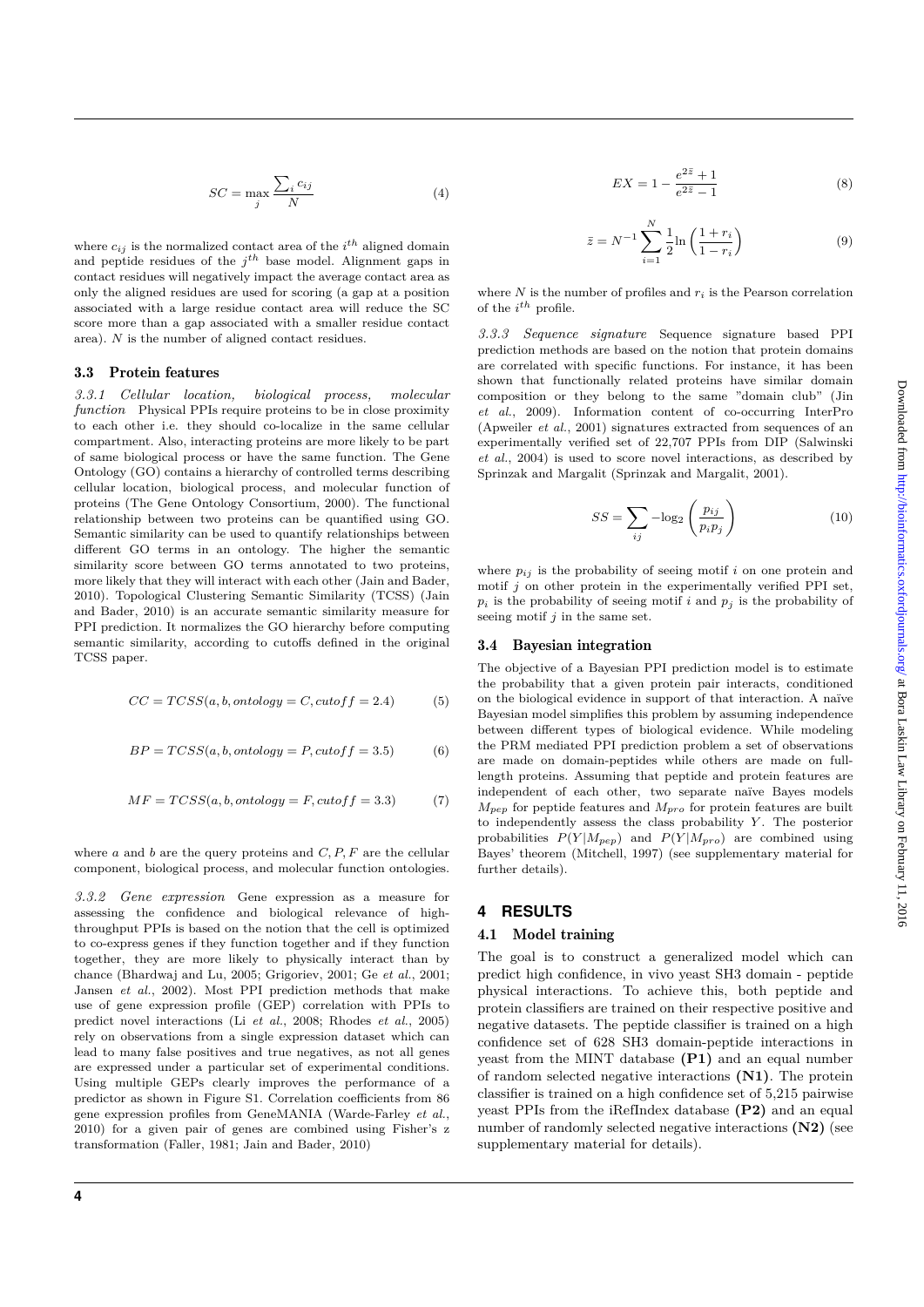

Fig. 2: Prediction efficacy of individual (a) peptide features: disordered region (DR), surface accessibility (SA), peptide conservation (PC), structural contact (SC); and (b) protein features: cellular component (CC), biological process (BP), molecular function (MF), gene expression (EX), sequence signature (SS).

#### 4.2 Feature selection

Figure 2 shows the discriminatory power of individual features for peptide and protein classifiers. Disordered region (DR) and surface accessibility (SA) perform much better in separating positives from negatives as compared to structural contact (SC) and peptide conservation (PC). Prediction efficacy of PC is least among the peptide features. This is due to the difficulty distinguishing positive and negative interactions because both of these sets have high conservation scores caused by the high similarity of protein sequences (and peptides they contain) in general across different yeast species (Figure S2). Biological process (BP), cellular component (CC), and sequence signature (SS) outperform molecular function (MF) and gene expression (EX) in the protein feature set. Proteins could have the same molecular function but still belong to different processes and this could be one of the reasons behind molecular function feature's weak performance. Gene expression data alone is not as powerful as others in discriminating positives from negatives (Kim *et al.*, 2014), which may be due to its moderate correlation with protein expression (i.e. gene expression may not imply that a functioning protein will be available for interaction) (Vogel and Marcotte, 2012).

Highly correlated features can negatively effect the performance of a na¨ıve Bayesian classifier. Maximal information coefficient (MIC) is used to quantify the correlation between different features. DR and SA in the peptide feature set and CC and BP in the protein feature set are correlated with MICs of 0*.*72 and 0*.*5 respectively. The effect of correlation on classifier performance is measured by comparing different models without one of the correlated features. Further, to identify the feature subset which maximizes the performance of both classifiers, all possible combinations of features are compared using different statistical measures, such as area under ROC curve (AUROC), area under precision-recall curve (AUPRC), Brier score (BRIER),  $F_1$ -score, Matthews correlation coefficient (MCC) and accuracy (ACC). Peptide and protein classifiers with all features outperformed other models on at least one of statistical measure (see supplementary material for details).

#### 4.3 Model evaluation

Blind validation protocols is used to assess the predictive power of peptide *Mpep* and protein *Mpro* na¨ıve Bayesian classifiers. The majority of interactions in the P1 dataset are from two peptide array experiments (Tonikian *et al.*, 2009; Landgraf *et al.*, 2004). This could lead to an experimental bias therefore, for blind testing, the peptide classifier is trained using interactions only from peptide array experiments and tested using interactions from all other experiments (no overlap between training and test data sets). Similarly, to make an unbiased assessment, the protein classifier was trained using P2 dataset but tested using the 2,304 interactions (with no missing information) from the core subset of Database of Interacting Proteins (DIP) that do not overlap the P2 training set and are based on different filtering criteria compared to the MINTinspired score used to select the iRefIndex P2 training set Salwinski *et al.* (2004). The DIP core database includes PPIs derived from both small-scale and large-scale experiments that have been scored by quality of experimental methods, occurrence of interaction between paralogs (PVM), probable domain-domain interactions between protein pairs (DPV), and comparison with expression profiles (EPR) (Salwinski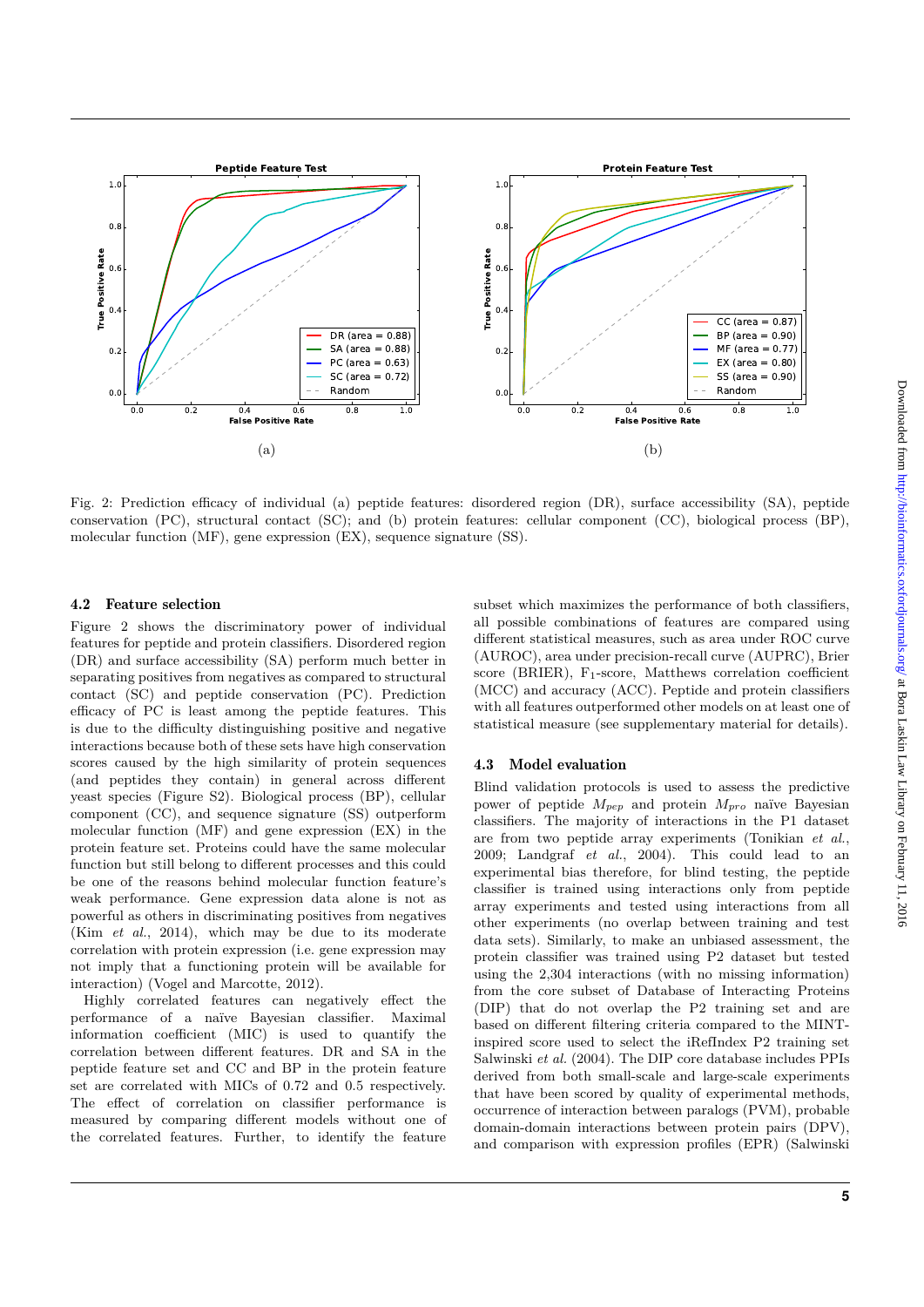| Test       |         |      |      | Classifier $MCC$ $ACC$ $F_1-score$ $AUROC$ |      |
|------------|---------|------|------|--------------------------------------------|------|
| Filtered   | Peptide | 0.74 | 0.87 | 0.87                                       | 0.92 |
|            | Protein | 0.68 | 0.83 | 0.83                                       | 0.94 |
| Unfiltered | Peptide | 0.72 | 0.86 | 0.86                                       | 0.92 |
|            | Protein | 0.63 | 0.80 | 0.80                                       | 0.92 |

**Table 1.** The filtered set has no missing values for any of the features, whereas unfiltered includes all feature data (as would be the case in a real world prediction scenario). Matthews correlation coefficient (MCC) threshold score *≥* 0*.*9, accuracy (ACC), F1 score and area under ROC curve (AUROC) of protein and peptide classifiers for blind and 10-fold cross-validation tests are shown. MCC, ACC, and  $F_1$ -score are reported at threshold score  $\geq 0.9$ .

*et al.*, 2004). In a real world prediction scenario, both classifiers are expected to encounter cases with missing information. Therefore, the performance of both classifiers is also tested using an unfiltered blind set. The results are summarized in Table 1. The AUROC for peptide clasifier is 0*.*92 and ACC lies within the range [0*.*86*,* 0*.*87]. The protein classifier has an AUROC within the range [0*.*92*,* 0*.*94] and ACC is between [0*.*80*,* 0*.*83].

The efficacy of the combined peptide and protein model was tested on the manually curated SH3 domain mediated PPI set from Tonikian *et al.* (2009). Tonikian and co-workers curated interactions supported by multiple experiments through an exhaustive literature search. Not all interactions (especially those identified using two hybrid and overlay assays) in this set are mapped to the peptide sequence within the interacting partner (Tonikian *et al.*, 2009). Therefore, these sequences are scanned using the three P1 training set PWMs to identify binding sites and significant amino acid positions within those sites. Peptide and protein classifiers are trained on P1 & N1 (no overlap with curated set) and P2 & N2 datasets, respectively. A randomized negative test set is created in the same way as N1. Results from different statistical measures are summarized in Figure 3. The combined classifier outperforms both the peptide and protein classifiers on the curated set.

#### 4.4 SH3 domain mediated PPI predictions

30 PWMs representing multiple binding specificities of 25 SH3 domains in yeast are constructed using phage display data from Tonikian *et al.* (2009) as described in section 3.1 (Table S1 & S2). These PWMs are then used to predict SH3 domain-peptide interactions using the combined classifier. 534 unique PPIs (1*,* 481 binding sites) are predicted as positives for the stringent p-value PWM threshold of 1*e−*05 with no missing features (Table S3). Approximately 55% (295 PPIs, 1*,* 139 binding sites) of these interactions are known at the PPI level (iRefIndex & MINT) and at least 172 (464 binding sites) out of 295 PPIs are known SH3 domain mediated interactions at the peptide level (with *≥* 60% overlapping binding site). For example, the FUS1p SH3 domain is known to bind the STE5p protein (verified by two-hybrid assay and phage display) via an  $R(S/T)(S/T)SL$ motif, supported by two separate studies (Nelson *et al.*,



Fig. 3: Performance of peptide, protein, and combined classifiers on the curated SH3 domain mediated PPI set.

2004; Kim *et al.*, 2008). This interaction is part of the predicted set. 143 (203 binding sites) out of 239 (342 binding sites) novel interactions are of high confidence with the combined classifier scores *≥* 0*.*9. Biological pathway enrichment (KEGG (Kanehisa, 2002) and Reactome (Croft *et al.*, 2014)) of the interactors reveal that a number of over-represented processes or pathways are associated with known SH3 domain biology such as endocytosis (Tonikian *et al.*, 2009; Xin *et al.*, 2013), MAPK signaling (Lyons *et al.*, 1996), and Rho GTPase signaling (Bishop and Hall, 2000) (Table S4). For example, some interacting partners of the MYO3 SH3 domain are found to be enriched in PI3K/AKT signaling. AKT is known to regulate actin organization and cell motility during endocytosis (Koral *et al.*, 2014; Enomoto *et al.*, 2005). MYO3 is also implicated in actin organization for the internalization step in endocytosis (Toret and Drubin, 2006) (Table S5). These examples support our results and suggest that our predicted interactions are biologically relevant.

# **5 CONCLUSION**

We developed a novel method for predicting physiologically relevant PPIs in yeast. This method combines diverse binding site (peptide) features, including presence in a disordered region of the protein, surface accessibility, conservation across different yeast species, and structural contact with the SH3 domain, as well as protein features such as cellular proximity, shared biological process, similar molecular function, correlated gene expression and sequence signature. Two separate Bayesian models are used to combine peptide and protein features. Their respective posterior probabilities are further combined using Bayes rule for predicting high confidence interactions. The combination of peptide and protein models achieved a higher accuracy of 0.97 compared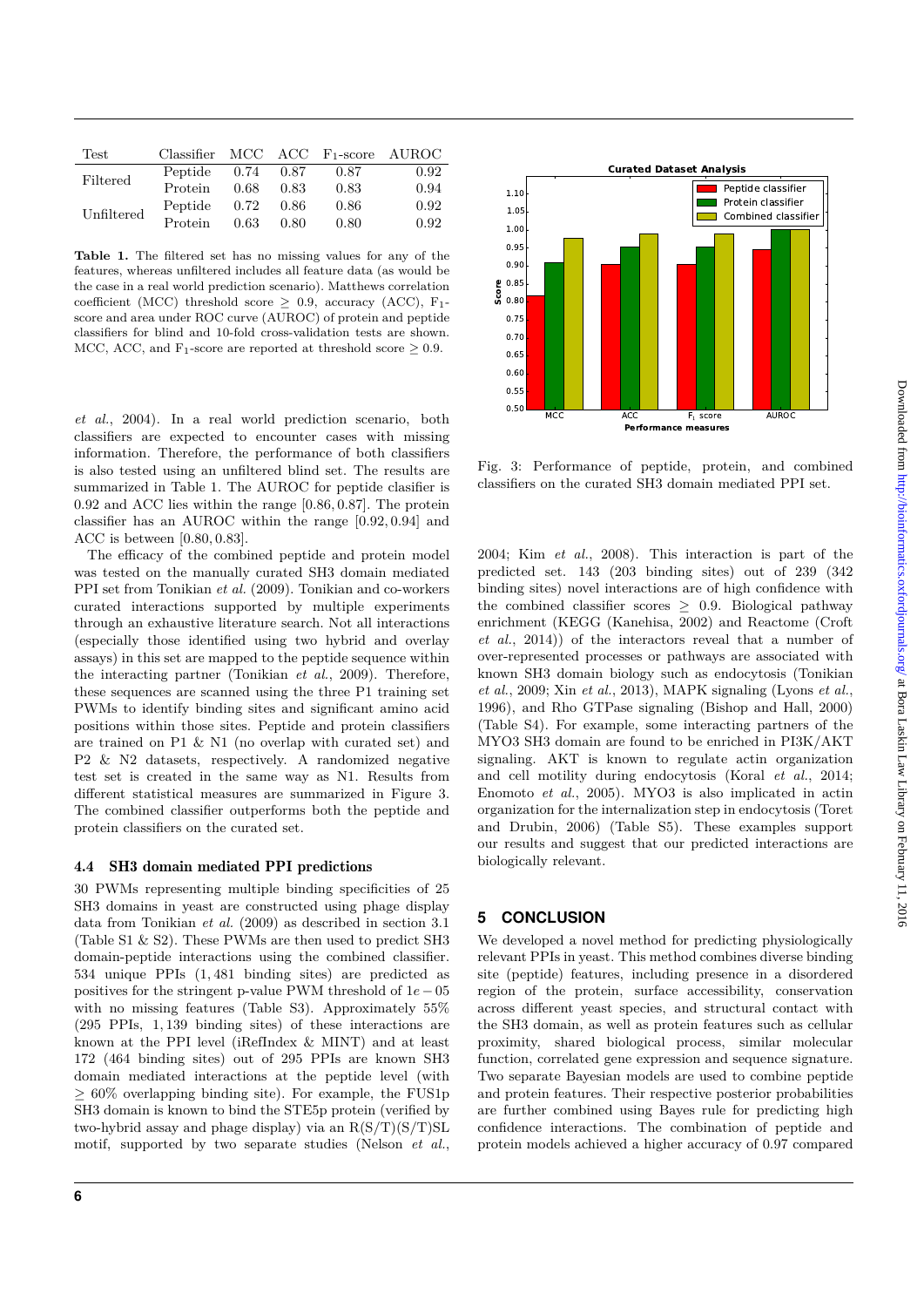to individual models on a curated benchmark dataset from Tonikian *et al.* (2009). Disordered region and surface accessibility data from the peptide feature set and biological process, cellular location and sequence signature information from the protein feature set are able to separate positive from negative interactions significantly better than other features. The method presented is generic and modular in nature. Given binding peptide and feature data, we expect it can be used to predict other PRM mediated PPIs in yeast and other organisms. Additional features such as network topology, protein expression, and text mining derived protein relationships can be added to our framework. Future development includes testing this method on other PRMs in different organisms, especially human.

## **IMPLEMENTATION**

The DoMo-Pred command line tool is implemented using Python 2.7 and C++. It is available for download under the GNU LGPL license from http://www.baderlab.org/ Software/DoMo-Pred

### **ACKNOWLEDGEMENTS**

We thank David Gfeller for help collecting binding peptide data and Mohamed Helmy for critical reading of the manuscript.

*Funding*: This work was supported by the Canadian Institutes of Health Research grant to GDB (MOP-84324).

# **REFERENCES**

- Adamczak, R., Porollo, A., and Meller, J. (2004). Accurate prediction of solvent accessibility using neural networks–based regression. *Proteins: Structure, Function, and Bioinformatics*, **56**(4), 753– 767.
- Apweiler, R., Attwood, T. K., Bairoch, A., Bateman, A., Birney, E., Biswas, M., Bucher, P., Cerutti, L., Corpet, F., Croning, M. D., Durbin, R., Falquet, L., Fleischmann, W., Gouzy, J., Hermjakob, H., Hulo, N., Jonassen, I., Kahn, D., Kanapin, A., Karavidopoulou, Y., Lopez, R., Marx, B., Mulder, N. J., Oinn, T. M., Pagni, M., Servant, F., Sigrist, C. J., and Zdobnov, E. M. (2001). The InterPro database, an integrated documentation resource for protein families, domains and functional sites. *Nucleic Acids Res*, **29**(1), 37–40.
- Beltrao, P. and Serrano, L. (2005). Comparative genomics and disorder prediction identify biologically relevant SH3 protein interactions. *PLoS Comput Biol*, **1**(3), e26.
- Bhardwaj, N. and Lu, H. (2005). Correlation between gene expression profiles and protein-protein interactions within and across genomes. *Bioinformatics*, **21**(11), 2730–2738.
- Bishop, A. and Hall, A. (2000). Rho gtpases and their effector proteins. *Biochem J*, **348**, 241–255.
- Braun, P., Aubourg, S., Van Leene, J., De Jaeger, G., and Lurin, C. (2013). Plant protein interactomes. *Annual review of plant biology*, **64**, 161–187.
- Chen, J. R., Chang, B. H., Allen, J. E., Stiffler, M. A., and MacBeath, G. (2008). Predicting PDZ domain–peptide interactions from primary sequences. *Nature biotechnology*, **26**(9), 1041–1045.
- Chen, T. S., Petrey, D., Garzon, J. I., and Honig, B. (2015). Predicting peptide-mediated interactions on a genome-wide scale.
- Croft, D., Mundo, A. F., Haw, R., Milacic, M., Weiser, J., Wu, G., Caudy, M., Garapati, P., Gillespie, M., Kamdar, M. R., *et al.*

(2014). The reactome pathway knowledgebase. *Nucleic acids research*, **42**(D1), D472–D477.

- Davey, N. E., Edwards, R. J., and Shields, D. C. (2010). Computational identification and analysis of protein short linear motifs. *Frontiers in Bioscience*, **15**, 801–825.
- Davy, A., Bello, P., Thierry-Mieg, N., Vaglio, P., Hitti, J., Doucette-Stamm, L., Thierry-Mieg, D., Reboul, J., Boulton, S., Walhout, A. J., Coux, O., and Vidal, M. (2001). A protein-protein interaction map of the Caenorhabditis elegans 26S proteasome. *EMBO Rep*, **2**(9), 821–828.
- Enomoto, A., Murakami, H., Asai, N., Morone, N., Watanabe, T., Kawai, K., Murakumo, Y., Usukura, J., Kaibuchi, K., and Takahashi, M. (2005). Akt/PKB regulates actin organization and cell motility via girdin/ape. *Developmental cell*, **9**(3), 389-402.
- Faller, A. (1981). An average correlation coefficient. *Journal of Applied Metereology*, **203-205**, 20.
- Ge, H., Liu, Z., Church, G. M., and Vidal, M. (2001). Correlation between transcriptome and interactome mapping data from saccharomyces cerevisiae. *Nat Genet*, **29**(4), 482–486.
- Grigoriev, A. (2001). A relationship between gene expression and protein interactions on the proteome scale: analysis of the bacteriophage T7 and the yeast saccharomyces cerevisiae. *Nucleic Acids Res*, **29**(17), 3513–3519.
- Hu, H., Columbus, J., Zhang, Y., Wu, D., Lian, L., Yang, S., Goodwin, J., Luczak, C., Carter, M., Chen, L., *et al.* (2004). A map of WW domain family interactions. *Proteomics*, **4**(3), 643–655.
- Hui, S. and Bader, G. D. (2010). Proteome scanning to predict PDZ domain interactions using support vector machines. *BMC Bioinformatics*, **11**, 507.
- Ito, T., Chiba, T., Ozawa, R., Yoshida, M., Hattori, M., and Sakaki, Y. (2001). A comprehensive two-hybrid analysis to explore the yeast protein interactome. *Proc Natl Acad Sci U S A*, **98**(8), 4569–4574.
- Jain, S. and Bader, G. D. (2010). An improved method for scoring protein-protein interactions using semantic similarity within the gene ontology. *BMC Bioinformatics*, **11**, 562.
- Jansen, R., Greenbaum, D., and Gerstein, M. (2002). Relating wholegenome expression data with protein-protein interactions. *Genome Res*, **12**(1), 37–46.
- Jansen, R., Yu, H., Greenbaum, D., Kluger, Y., Krogan, N. J., Chung, S., Emili, A., Snyder, M., Greenblatt, J. F., and Gerstein, M. (2003). A Bayesian networks approach for predicting proteinprotein interactions from genomic data. *Science*, **302**(5644), 449–453.
- Jin, J., Xie, X., Chen, C., Park, J. G., Stark, C., James, D. A., Olhovsky, M., Linding, R., Mao, Y., and Pawson, T. (2009). Eukaryotic protein domains as functional units of cellular evolution. *Science signaling*, **2**(98), ra76–ra76.
- Kanehisa, M. (2002). The kegg database. *silico simulation of biological processes*, **247**, 91–103.
- Katoh, K., Misawa, K., Kuma, K.-i., and Miyata, T. (2002). MAFFT: a novel method for rapid multiple sequence alignment based on fast fourier transform. *Nucleic acids research*, **30**(14), 3059–3066.
- Kim, J., Lee, C. D., Rath, A., and Davidson, A. R. (2008). Recognition of non-canonical peptides by the yeast fus1p SH3 domain: elucidation of a common mechanism for diverse SH3 domain specificities. *Journal of molecular biology*, **377**(3), 889– 901.
- Kim, M.-S., Pinto, S. M., Getnet, D., Nirujogi, R. S., Manda, S. S., Chaerkady, R., Madugundu, A. K., Kelkar, D. S., Isserlin, R., Jain, S., *et al.* (2014). A draft map of the human proteome. *Nature*, **509**(7502), 575–581.
- Koral, K., Li, H., Ganesh, N., Birnbaum, M. J., Hallows, K. R., and Erkan, E. (2014). Akt recruits dab2 to albumin endocytosis in the proximal tubule. *American Journal of Physiology-Renal Physiology*, **307**(12), F1380–F1389.
- Lam, H. Y. K., Kim, P. M., Mok, J., Tonikian, R., Sidhu, S. S., Turk, B. E., Snyder, M., and Gerstein, M. B. (2010). MOTIPS: automated motif analysis for predicting targets of modular protein domains. *BMC Bioinformatics*, **11**, 243.
- Landgraf, C., Panni, S., Montecchi-Palazzi, L., Castagnoli, L., Schneider-Mergener, J., Volkmer-Engert, R., and Cesareni, G.